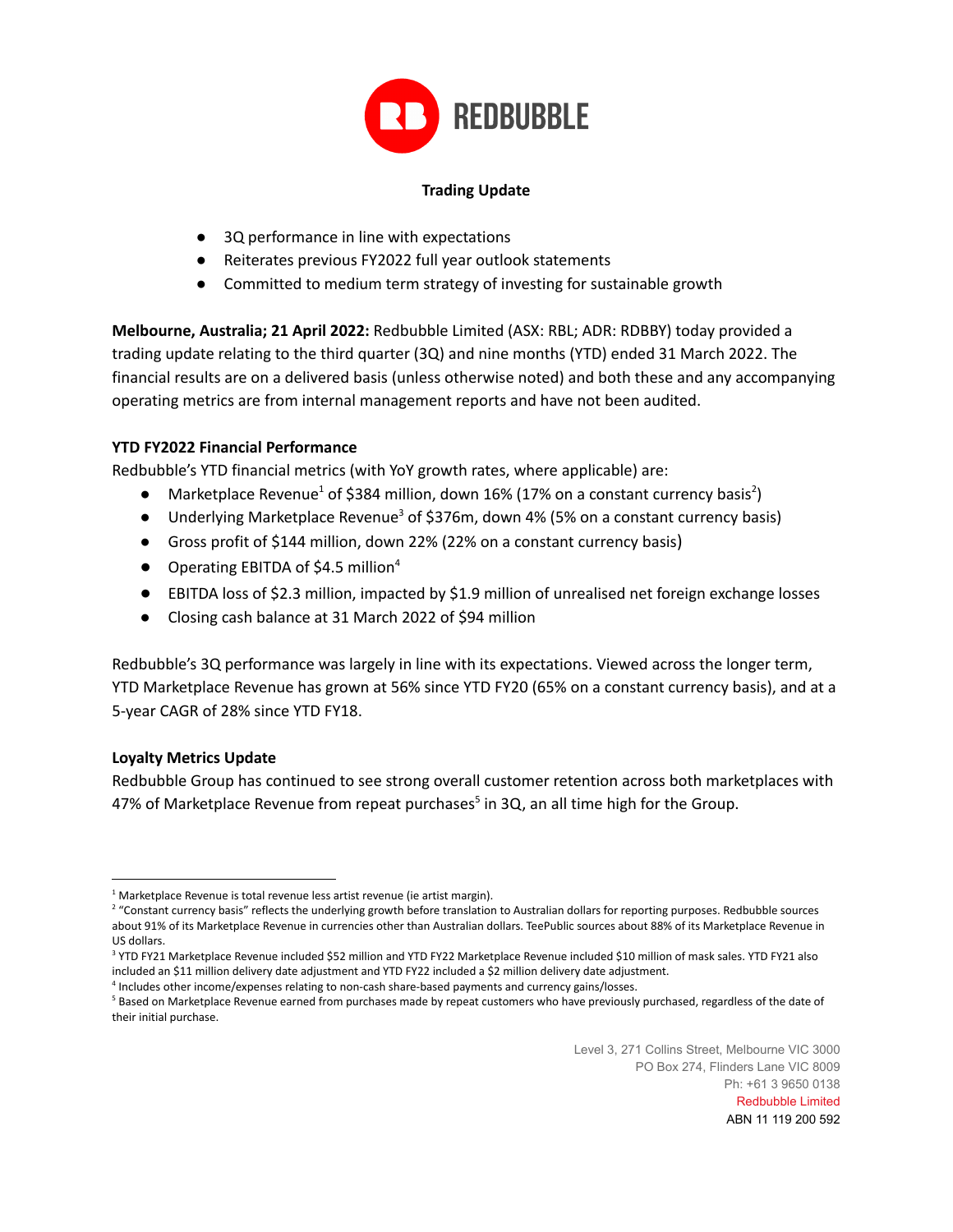Cohort analysis for new Redbubble customers added during 2H CY19 and CY20 demonstrates:

- The "COVID cohort" (customers who made their first purchase on the Redbubble marketplace in 2H CY20) was 64% larger than the prior comparable period cohort (customers who made their first purchase on the Redbubble marketplace in 2H CY19)
- Repeat purchase rate within 12-months for the "COVID cohort" was strong at 20.3%, and similar to the repeat purchase rate of 21.7% for the prior comparable period cohort
- Given the COVID cohort was significantly larger this is an encouraging indication of the business' ability to retain the "COVID cohort" customers and build loyalty at scale

## **Outlook**

Regarding the recent share price movements experienced across the broader technology sector, including Redbubble, the Board does not believe that the current share price reflects the fundamentals and prospects of the business. Redbubble continues to actively investigate value enhancing options on behalf of all stakeholders. These include both organic and inorganic opportunities that could assist in the acceleration of shareholder value, as part of usual considerations for the Board and company.

Redbubble reiterates previous guidance: FY22 Marketplace Revenue is expected to be slightly below FY21 underlying Marketplace Revenue<sup>6</sup>. FY22 EBITDA margin as a percent (%) of Marketplace Revenue is expected to be negative low single digits.

The business remains committed to its medium term aspirations to grow GTV to more than \$1.5 billion, to grow Artist Revenue to \$250 million, and to produce Marketplace Revenue of \$1.25 billion per annum. EBITDA margin is also expected to expand significantly over the medium-term with top-line growth.

This announcement was authorised for lodgment by Redbubble Limited's Disclosure Committee.

**Michael Ilczynski (CEO) and Emma Clark (CFO) will host an investor update conference call this morning at 10.00am (AEST) Thursday 21 April 2022 || 5.00pm (PDT) and 8.00pm (EDT) on Wednesday 20 April 2022.**

**Participants will need to PRE-REGISTER for the call via the link below: <https://s1.c-conf.com/diamondpass/10021478-hj95s.html>**

They will then receive a calendar invite and a unique code which is to be quoted when dialling into the call. To ask a question, participants will need to dial "\*1" (star, 1) on their telephone keypad.

A full transcript and recording of the call will subsequently be made available on the Redbubble Group Investor Centre website: [shareholders.redbubble.com.](https://shareholders.redbubble.com/) The recording will also be available on [openbriefing.com](http://www.openbriefing.com/).

<sup>&</sup>lt;sup>6</sup> Mask sales contributed \$57 million to FY21 Marketplace Revenue, resulting in FY21 underlying Marketplace Revenue of \$497 million.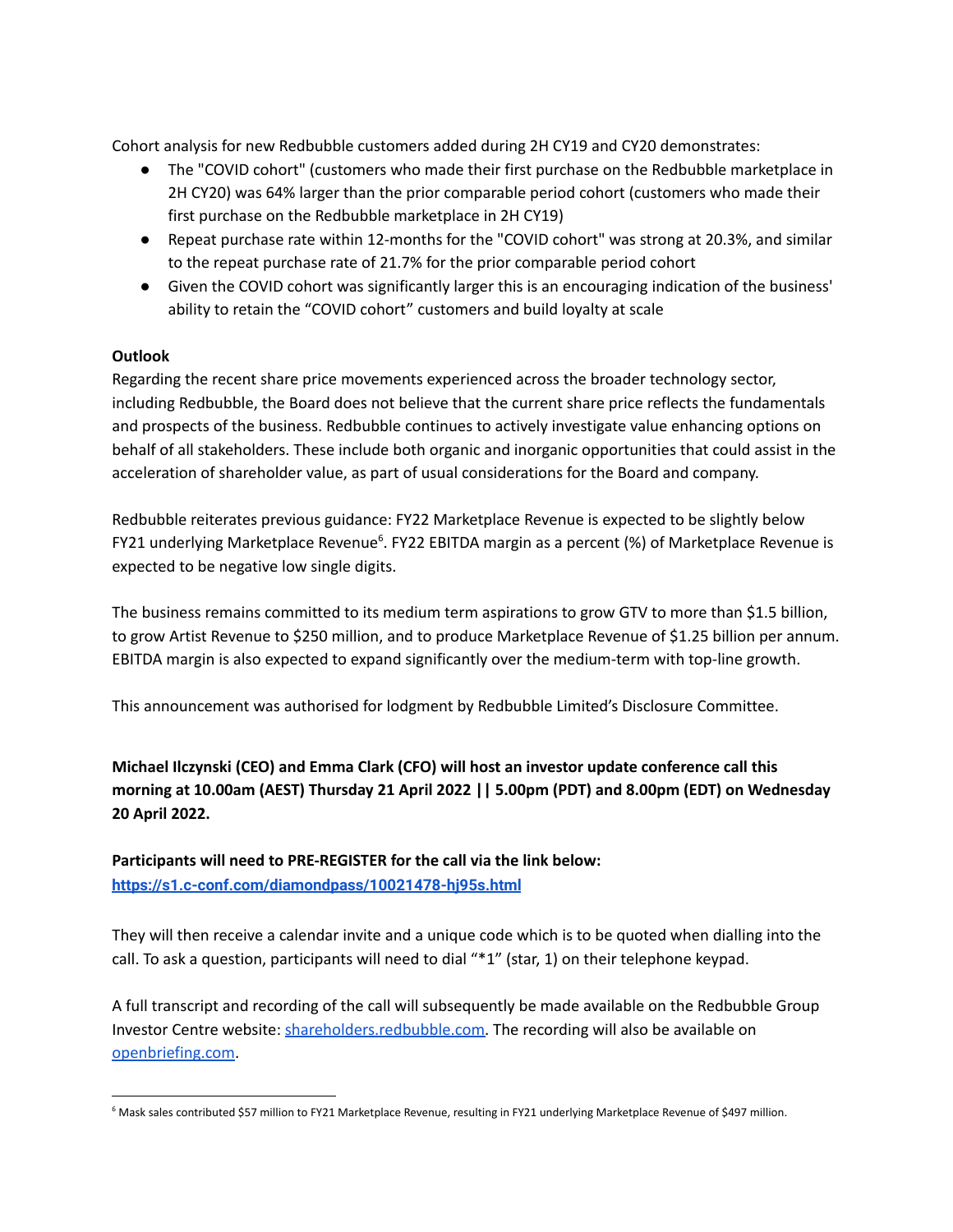### **For further information, please contact:**

Louise Lambeth – Head of Investor Relations **louise.lambeth@redbubble.com**

### **About Redbubble Group**

Founded in 2006, the Redbubble Group incorporates Redbubble Limited and its subsidiaries, including TP Apparel LLC (TeePublic). The Redbubble Group owns and operates the leading global online marketplaces, Redbubble.com and TeePublic.com. The Redbubble Group's community of passionate creatives sell uncommon designs on high-quality, everyday products such as apparel, stationery, housewares, bags, wall art and so on. Through the Redbubble and TeePublic marketplaces, independent artists are able to profit from their creativity and reach a new universe of adoring fans. For customers, it's the ultimate in self-expression. A simple but meaningful way to show the world who they are and what they care about.

### **Forward-looking Statements**

This announcement includes certain forward-looking statements that are based on information and assumptions known to date and are subject to various risks and uncertainties. Actual results, performance or achievements could be significantly different from those expressed in, or implied by, these forward-looking statements. Such forward-looking statements are not guarantees of future performance and involve known and unknown risks, uncertainties and other factors, many of which are beyond the control of Redbubble Group. These factors may cause actual results to differ materially from those expressed in the statements contained in this announcement.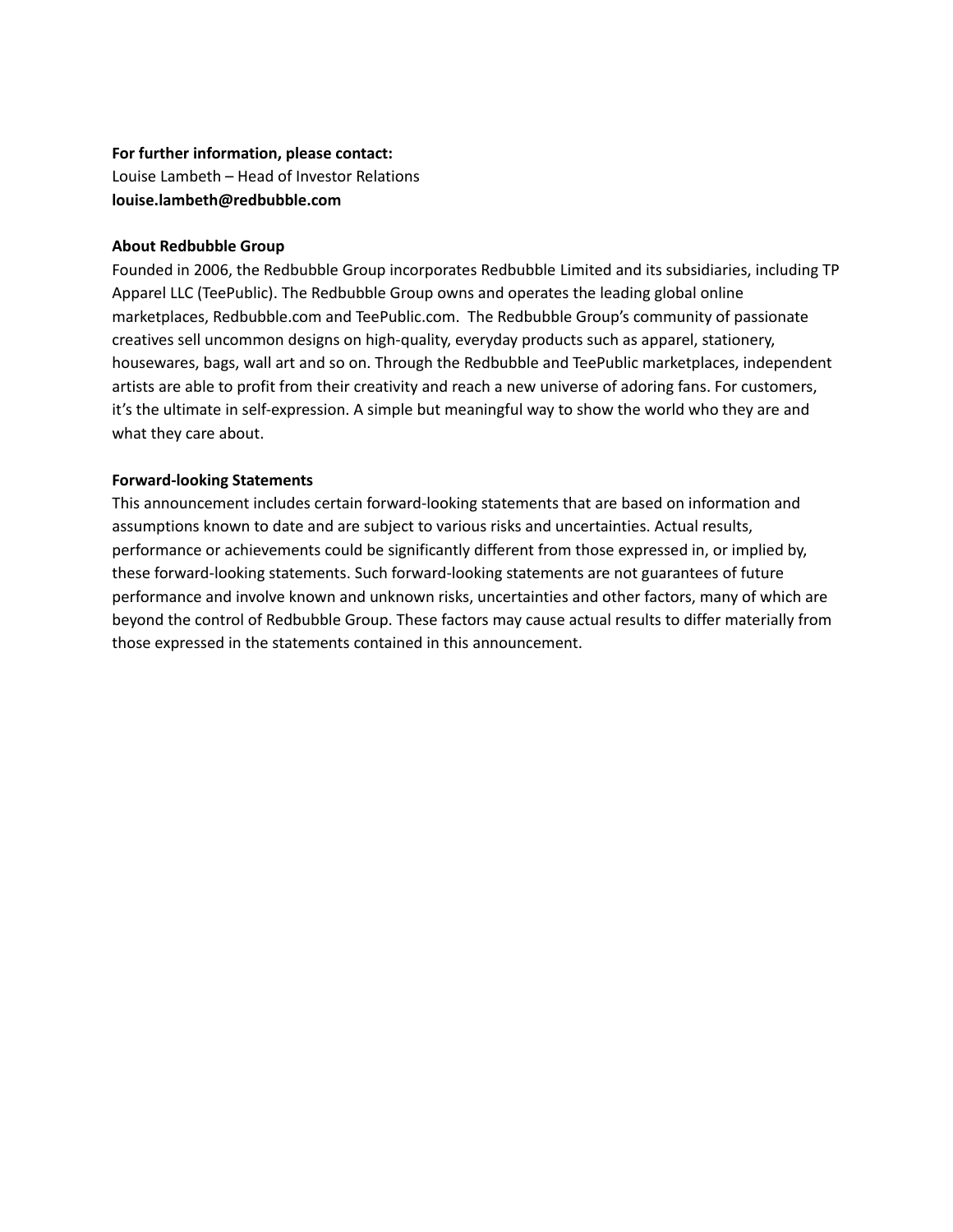

# FY2022 Q3 Trading Update

21 April 2022

Redbubble Group owns and operates the leading global online marketplaces, Redbubble.com and TeePublic.com, bringing more creativity into the world.

The financial results are on a delivered basis (unless otherwise noted) and both these and any accompanying operating metrics are from internal management reports and have not been audited.

1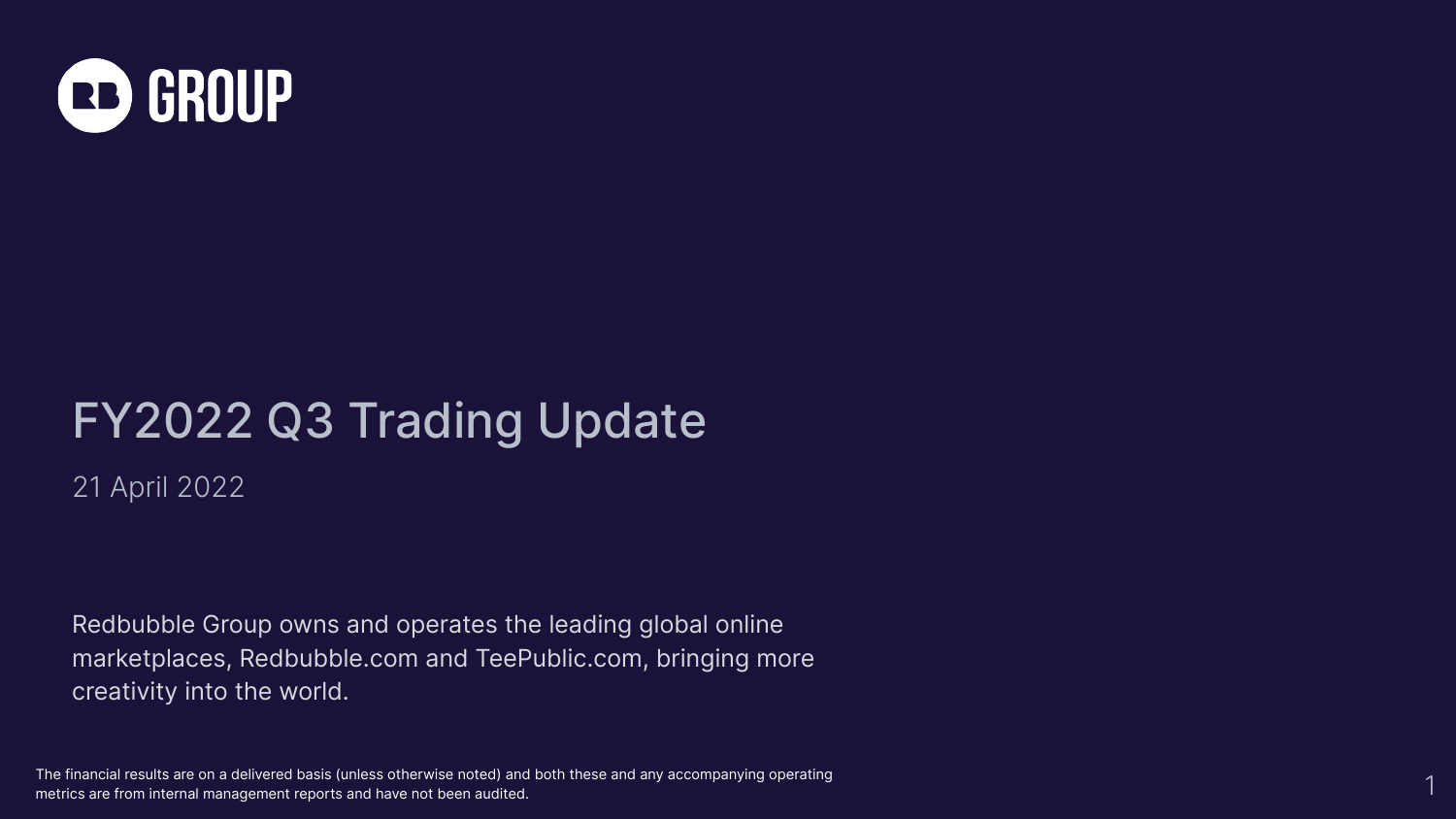# **YTD Results**

Gross Transaction Value Marketplace Revenue \$504m

**↓ 13% floating ↑59% 2-yr floating ↓ 14% cc<sup>1</sup>**

Artist Revenue Gross Profit

\$72m **↓ 16% floating ↑56% 2-yr floating ↓ 16% cc<sup>1</sup>**

(\$2m) **↓ \$53m ↓0.4m since YTD FY20** \$384m

**↓ 16% floating ↑56% 2-yr floating ↓ 17% cc<sup>1</sup>**

\$144m

**↓ 22% floating ↑57% 2-yr floating ↓ 22% cc<sup>1</sup>**

EBITDA Cash Balance

\$94m

**↓ \$8m ↑62m since YTD FY20** 

Imaginary Traveler Designed and sold by **ChristianSchloe**





Source: RB internal data.

All numbers, except for GTV, are on a delivered basis. GTV is a non-IFRS metric and is measured on a paid basis. Growth rates are YoY, comparing to YTD FY21. Cash balance change shown is from 31 March in the prior year. 1. Constant currency basis.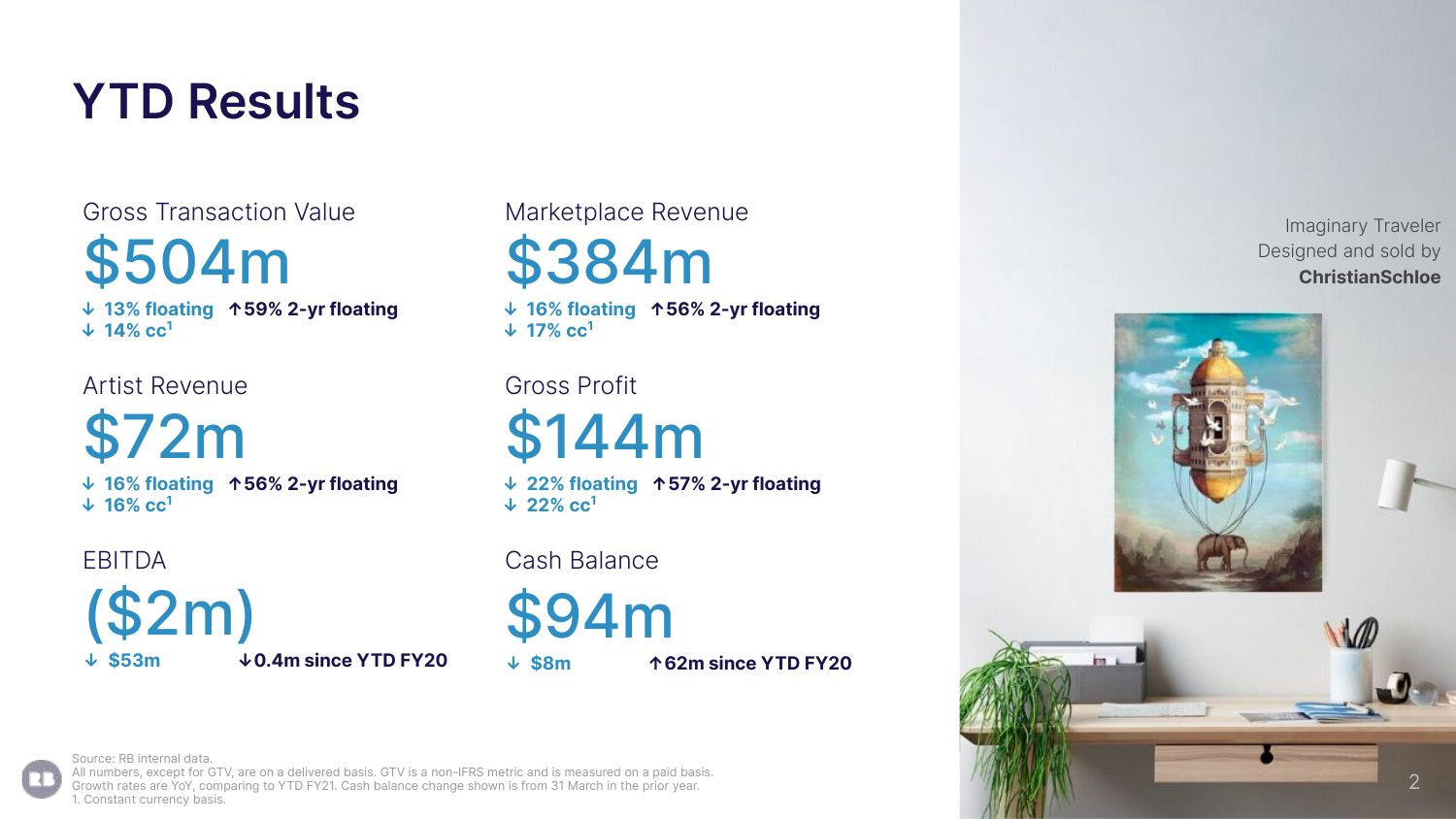## **3Q Results**

\$123m

**↓ 8% floating ↑45% 2-yr floating ↓ 13% cc<sup>1</sup>**

Artist Revenue Gross Profit

\$19m

**↓ 10% floating ↑44% 2-yr floating ↓ 14% cc<sup>1</sup>**

Operating EBITDA **EBITDA** 

(\$6m) **↓ \$11m ↓3m since 3Q FY20** \$96m

**↓ 7% floating ↑44% 2-yr floating ↓ 12% cc<sup>1</sup>**

\$36m

**↓ 9% floating ↑41% 2-yr floating ↓ 14% cc<sup>1</sup>**



**↓ \$13m ↓4m since 3Q FY20**

Spring bunnies Designed and sold



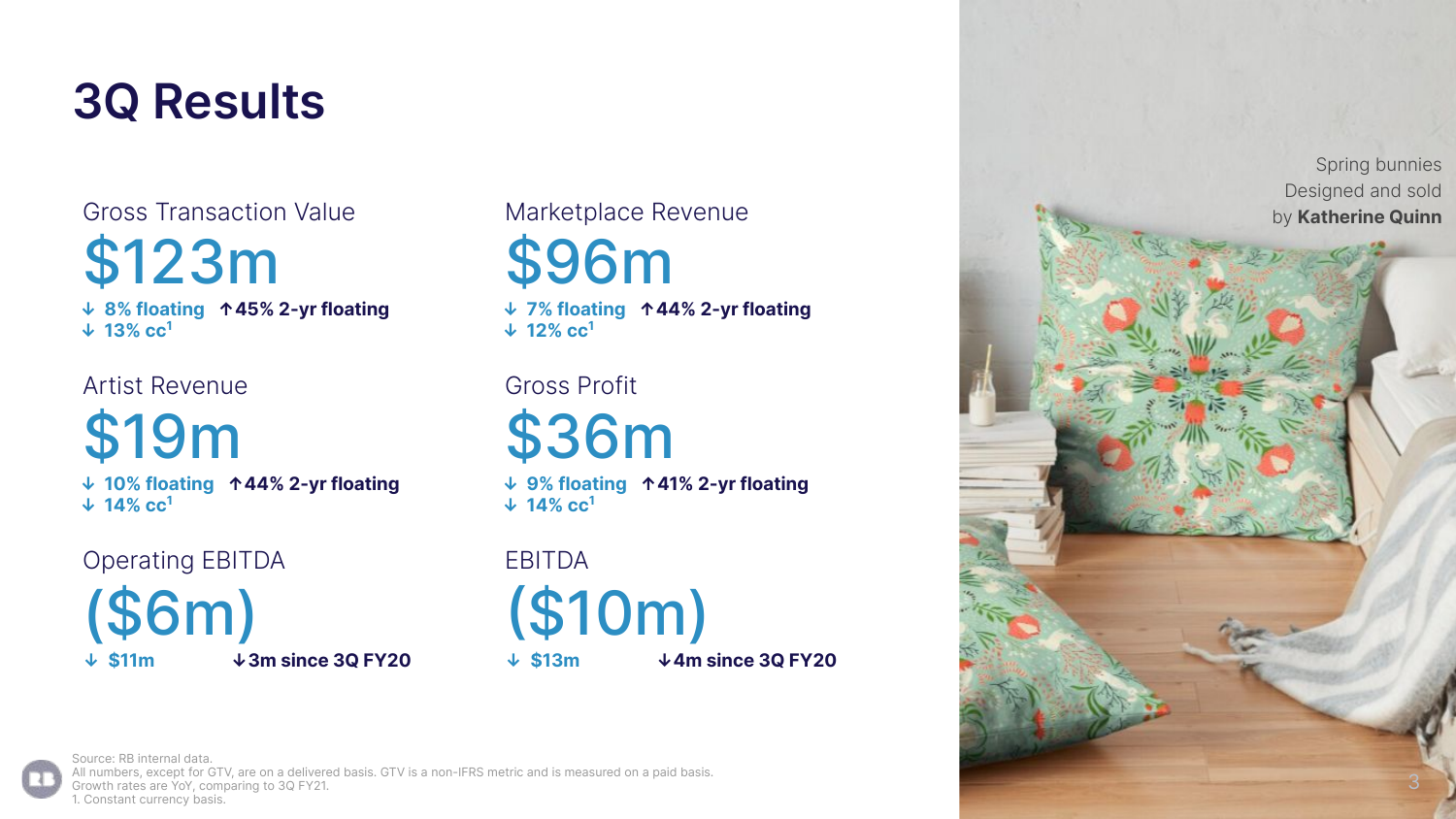# **Loyalty metrics update**

### **Repeat rate for first time customers within 12-months - Redbubble only** (%, 2H CY19 cohort v. 2H CY20 cohort)



Strong overall retention with 47% of Group Marketplace Revenue from repeat purchases<sup>1</sup> in 3Q

Despite 2H CY20 "COVID cohort" being 64% larger than 2H CY19, customers exhibited similar repeat behaviour on the Redbubble marketplace

Repeat rates amongst Redbubble members are higher than non-members

• Longer term opportunity from expanding memberships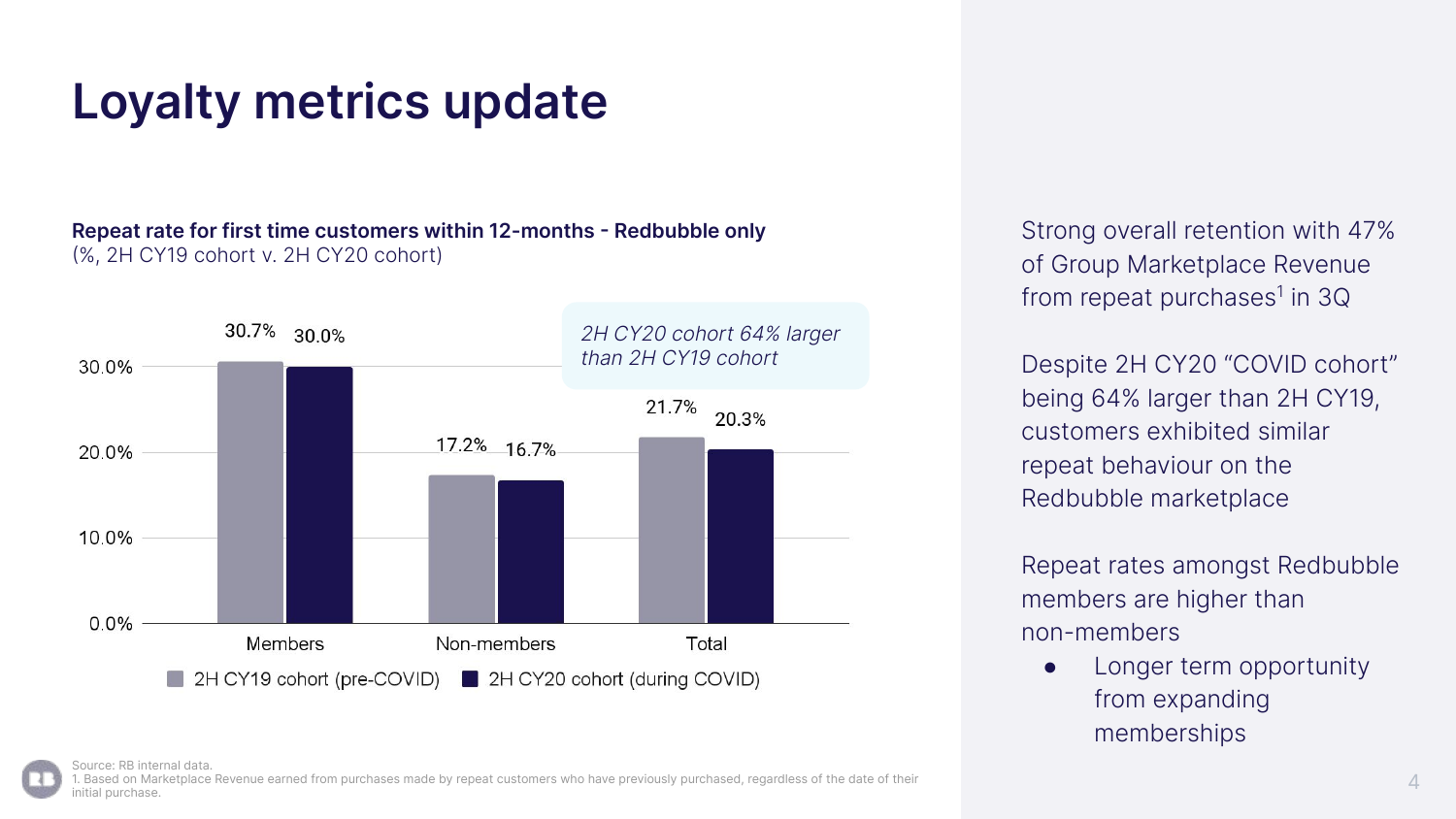# **FY2022 YTD & 3Q Income Statement Summary**

| <b>P&amp;L (A\$M)</b>                       | 3Q          |             | YOY<br>3Q FY22 v 3Q<br><b>FY21</b> | 2-year<br>3Q FY22 v 3Q<br><b>FY20</b> | <b>YTD</b>  |             | YOY<br><b>YTD FY22 v YTD</b><br><b>FY21</b> | 2-year<br>YTD FY22 v YTD<br><b>FY20</b> |
|---------------------------------------------|-------------|-------------|------------------------------------|---------------------------------------|-------------|-------------|---------------------------------------------|-----------------------------------------|
|                                             | <b>FY21</b> | <b>FY22</b> | Growth                             | Growth                                | <b>FY21</b> | <b>FY22</b> | Growth                                      | Growth                                  |
| <b>Total Revenue</b>                        | 124.0       | 114.8       | (7%)                               | 44%                                   | 541.6       | 456.5       | (16%)                                       | 56%                                     |
| Less: Artist Revenue                        | (20.6)      | (18.5)      | $(10\%)$                           | 44%                                   | (85.3)      | (72.0)      | (16%)                                       | 56%                                     |
| Marketplace (MP) Revenue                    | 103.4       | 96.3        | (7%)                               | 44%                                   | 456.2       | 384.4       | (16%)                                       | 56%                                     |
| <b>Gross Profit</b>                         | 39.8        | 36.1        | (9%)                               | 41%                                   | 183.7       | 144.2       | (22%)                                       | 57%                                     |
| GP % (on MP Revenue)                        | 38.4%       | 37.5%       | $(0.9)$ pp                         | $(0.8)$ pp                            | 40.3%       | 37.5%       | $(2.8)$ pp                                  | 0.4 <sub>pp</sub>                       |
| Paid Acquisition (Marketing)                | (14.2)      | (15.5)      | 9%                                 | 87%                                   | (58.4)      | (60.1)      | 3%                                          | 114%                                    |
| GPAPA (Gross Profit after Paid Acquisition) | 25.6        | 20.6        | (19%)                              | 19%                                   | 125.4       | 84.1        | (33%)                                       | 32%                                     |
| GPAPA % (on MP Revenue)                     | 24.7%       | 21.4%       | $(3.3)$ pp                         | $(4.5)$ pp                            | 27.5%       | 21.9%       | $(5.6)$ pp                                  | $(3.9)$ pp                              |
| <b>Operating Expenses</b>                   | (21.0)      | (26.7)      | 27%                                | 32%                                   | (65.6)      | (79.6)      | 21%                                         | 41%                                     |
| <b>Operating EBITDA</b>                     | 4.6         | (6.1)       | (232%)                             | (107%)                                | 59.8        | 4.5         | (93%)                                       | (38%)                                   |
| Other Income/Expenses <sup>1</sup>          | (2.4)       | (4.3)       | 82%                                | 28%                                   | (8.7)       | (6.8)       | (22%)                                       | (25%)                                   |
| <b>EBITDA</b>                               | 2.2         | (10.3)      | (560%)                             | (65%)                                 | 51.1        | (2.3)       | (105%)                                      | (20%)                                   |
| Depreciation & Amortisation <sup>2</sup>    | (3.2)       | (2.5)       | (22%)                              | (38%)                                 | (10.2)      | (8.2)       | (19%)                                       | (20%)                                   |
| <b>EBIT</b>                                 | (0.9)       | (12.8)      | (1263%)                            | (25%)                                 | 40.9        | (10.5)      | (126%)                                      | 13%                                     |

All numbers are on a delivered basis.

1. Includes non-cash share-based payments and currency gains/losses.